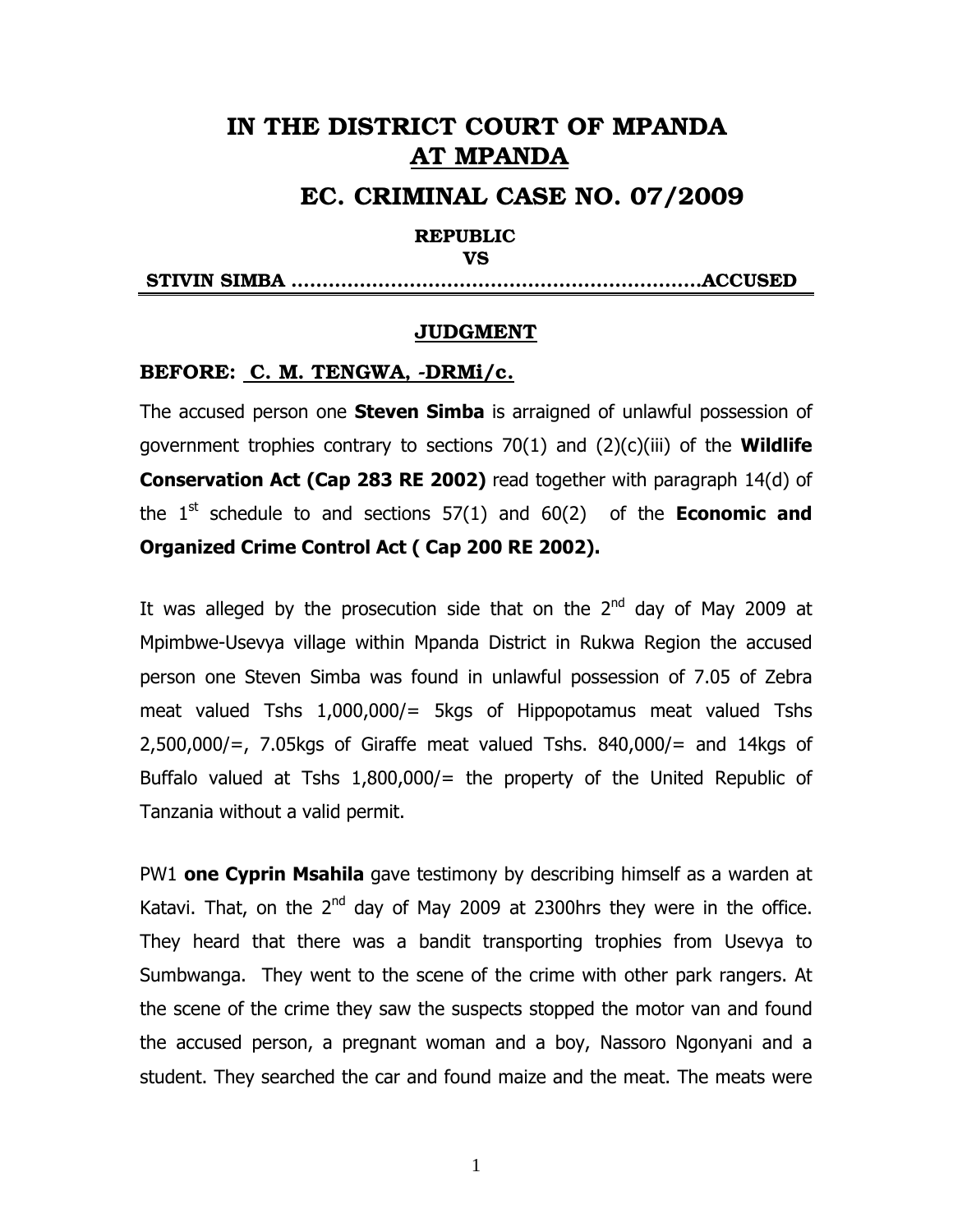of hippopotamus, buffalo and giraffe. The driver one Nassoro Ngonyani told them that the meat belonged to the accused person accused. They took the accused person up to the police station and the accused had no permit authorizing him to posses the same. Stivin Simba denied the meat and alleged to belong to another person who escaped.

Thereafter came PW2 one Martin Leonard who gave his testimony by telling the court that on the  $2^{nd}$  day of May 2010 at about 2200hrs he heard from their informer that there were three people who were loading the meat ( trophies) from Usevya to Sumbawanga. They organized themselves (Cyprian, Msabila, filbert Shamim and others). They went to the scene of the crime. It was near kibaoni and Usevya. The van carrying the meat (trophies) was registered as T 728 AAV.

They stopped it and two people escaped. They introduced themselves their purpose. There were almost five people remained in the car. They searched the motor van and found 26 kg of maize and three bags loaded with meat (trophies). They took them up to Mpanda for evaluation. It was revealed that the meat were of a buffalo, zebra and hippopotamus. The driver and the conductor told them that the meat belonged to the accused person and two others who escaped. He personally saw the two men who escaped.

They interrogated the accused person and denied the meat to be his and alleged the same to belong to the two thugs who escaped. From that he discovered that the accused person possessed the meat with the two who escaped. They unloaded the meat and allowed the car to go. They took the accused person to the Mpanda police station. The accused person had no permit authorizing him to posses the same.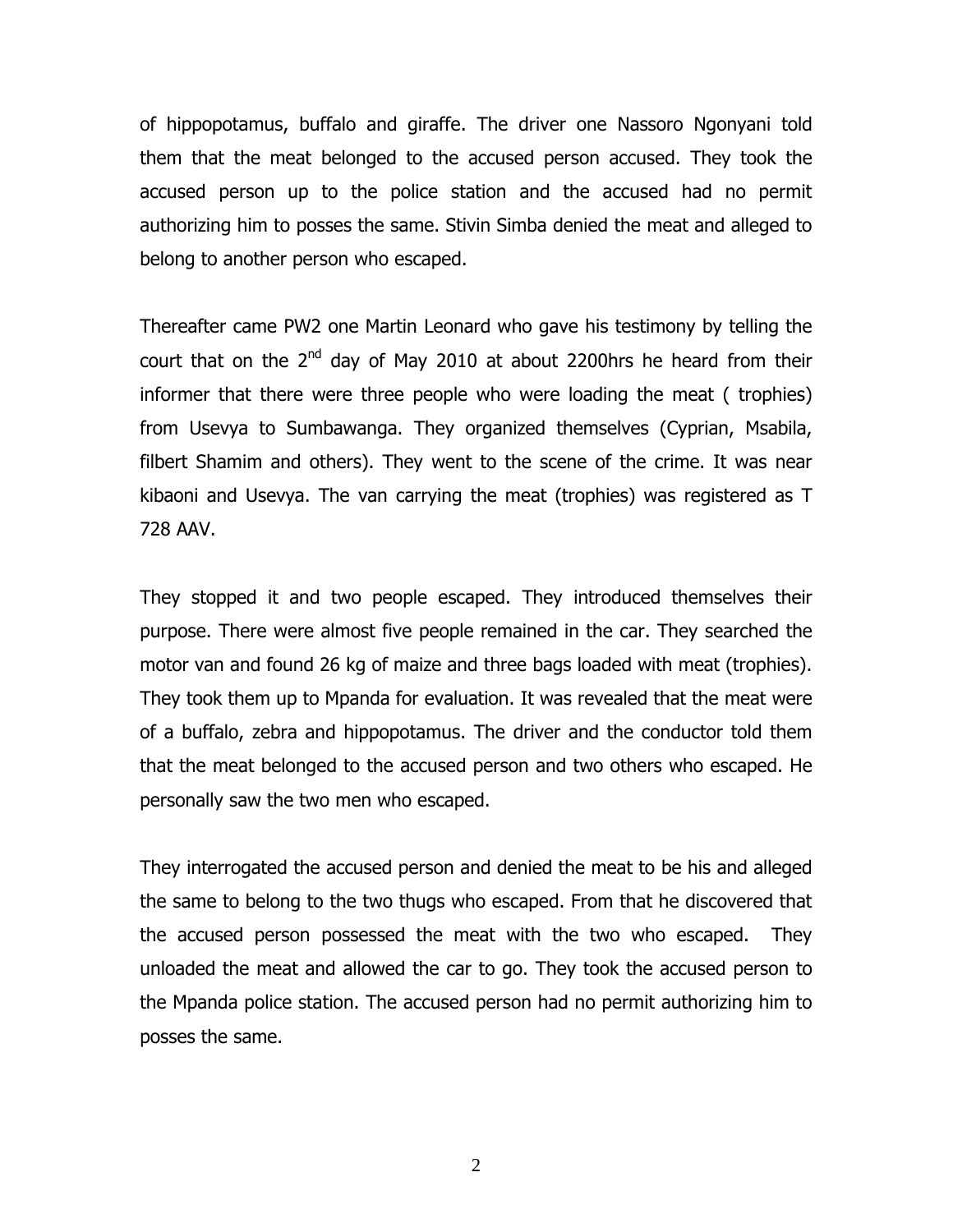Thereafter came PW3 one Hassani Mbonea who gave his testimony by describing himself as a game warden working in the department of natural resources. One of his duties included that that of evaluating government trophies. He showed the evaluation form which had trophies of zebra, giraffe and buffalo. The trophies valued at Tshs 6,140,000/=. He prayed to tender the trophy evaluation certificate and the court admitted the same as exhibit dated 3.8.09.

The testimony of PW3 was preceded by the testimony of **PW4 one Filbert Shirima** who gave his testimony by describing himself as a park ranger. On the 2<sup>nd</sup> day of May 2009 he was patrolling between Usevya and Kibaoni with his fellow park rangers. They got information that there were trophies that were being transported to Sumbawanga. In between they saw a motor car with registration number T. 798 AQV driven by Nassoro Ngonyani.

They introduced themselves and were allowed to inspect it. Two people escaped from the car and took on their heels. They searched the car and found a meat of hippopotamus, giraffe, and a buffalo. They interrogated the driver and conductor and told them that Stivin Simba who was a passenger. They arrested Stivin Simba who was a passenger and took him to the Mpanda Police Station. The trophies were in the bags.

The testimony of PW4 was proceded by the testimony of **PW5 one Dioz Mazengo** who gave his testimony by telling the court that on the 3<sup>rd</sup> day of May 2009 he was working in the OC CID Office. While in the office the accused was caught with (government trophies) the meats of an elephant, hippopotamus and a giraffe. He went to the District Court in order to let the meat to be destroyed and noted as exhibit. The magistrate agreed the meat to be destroyed and signed the inventory form.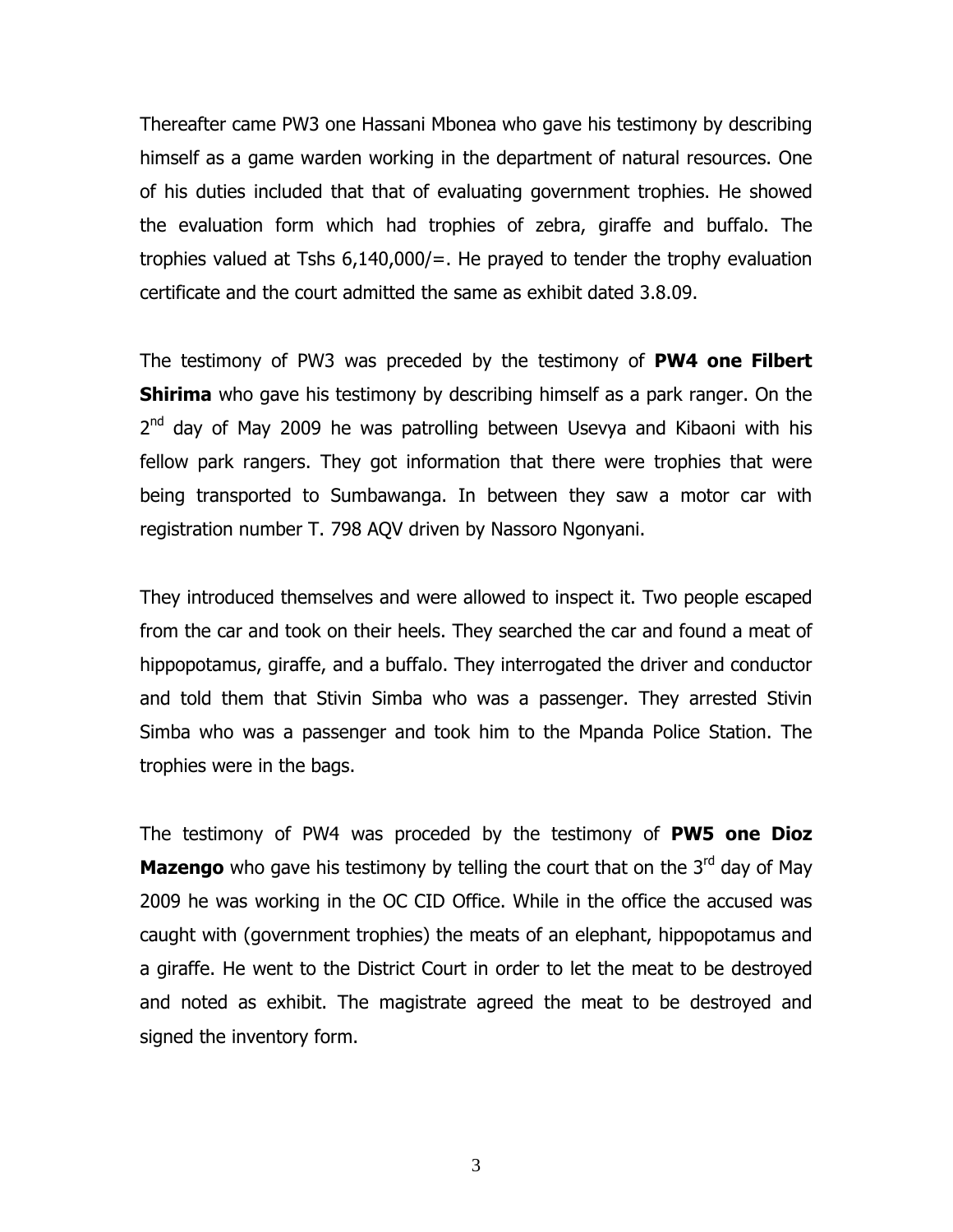He prayed to tender the same as exhibit and the court admitted it as exhibit Tan 2. The evidence of PW4 marked the end of prosecution hearing and the court found a prima facie case being made against the accused person. It explained to the accused person of his right to give defence and call witnesses.

DW1 one Stivin Simba gave his testimony by telling the court that on the  $2^{nd}$  day of May 2009 he was at his residence at Mpimbwe Mbugani. He was informed that his father was seriously sick. He rushed to Usevya with a view of catching the bus. He kept on waiting for transport and when reached 2130hrs he managed to boarder a lorry. They started the journey and while on the way between Usevya and Kibaoni they met Tanapa Park Rangers who stopped them.

They interrogated the driver. Suddenly two passengers who were with him escaped from the lorry and the park rangers fired into air with a view of stopping them. The park rangers failed as the men disappeared into the forest. The rangers returned back and started to search into the lorry and retrieved nothing. They took him out of the lorry, beat him up and forced him to tell them the names of the fled passengers.

He replied to know nothing but they kept on beating him. At last they took him to Stalike and rejuvenated their tortures. At 05:00hrs they brought him to the Mpanda Police Station and stranded there for one week. He was brought in this court and got charged with the offence he is facing. He disputed the evidence and the exhibits tendered in this court for being cooked and collected from the Katavi National Park. The witnesses differed in respect of the exhibits tendered in court. He prayed the court to set him free.

As the charge sheet manifests, the accusation of the named accused person lays under sections 70(1) and (2) of the **Wildlife Conservation Act Cap 283 RE 2002** read together with paragraph  $14(d)$  of the  $1<sup>st</sup>$  schedule to and sections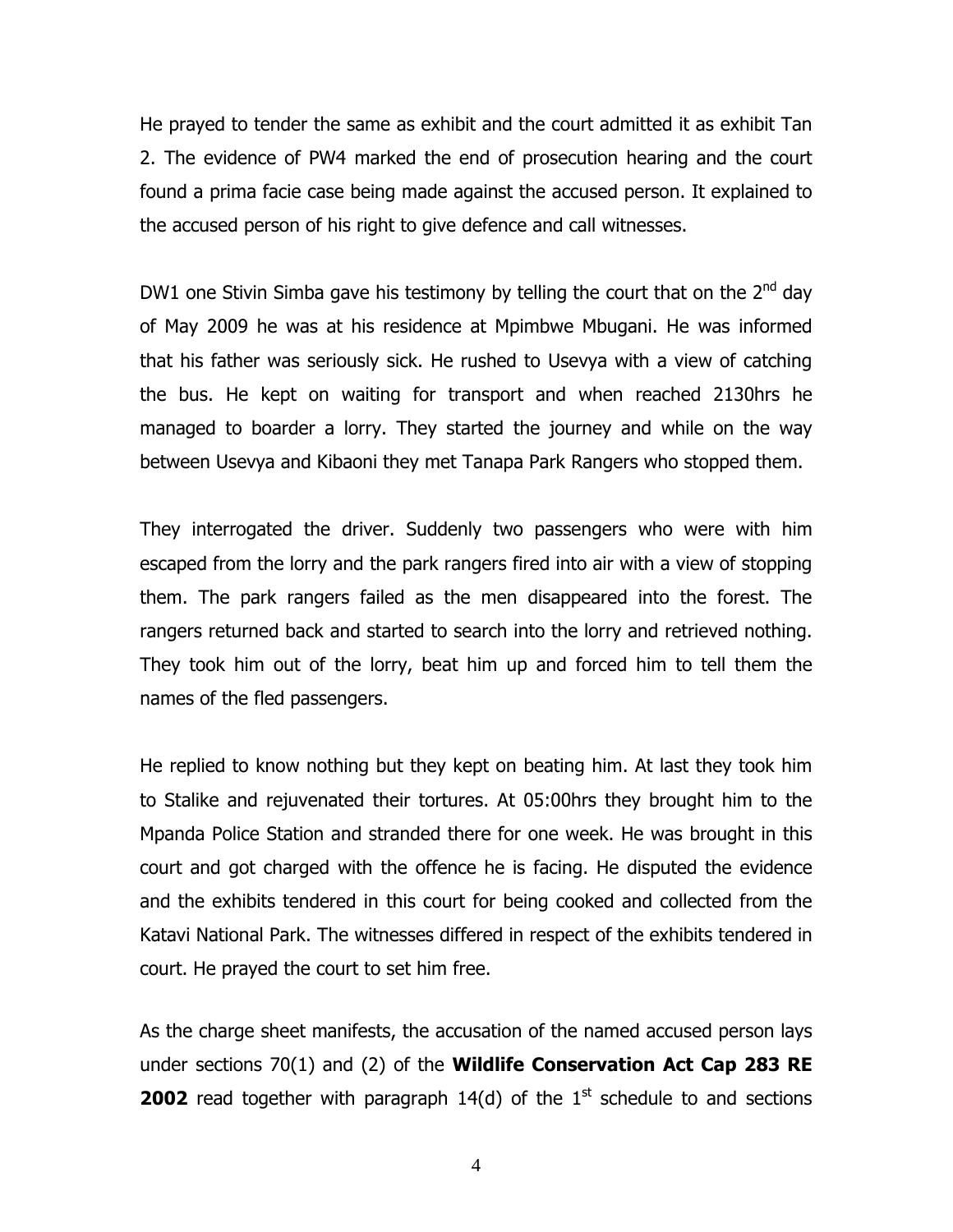# 57(1) and 60(2) of the **Economic and Organized Crime Control Act Cap 200 RE 2002.**

In this regard, the prosecution side has to prove beyond reasonable doubts that the accused was in unlawful possession of the stated government trophies. It is free from doubt that the accused person was one of the passengers that boarded a lorry with registration number T. 798 AQV house was searched. What is strongly disputed is the outcome of the alleged search.

According to PW1, PW2 and PW4 the search led to the retrieval of meats of different wild animals such as buffalo zebra and hippopotamus. The accused denied and insisted that nothing was retrieved by the inspection made by the Tanapa. As such, this center of controversy has to be settled. It was conceded by both sides that two passengers fled when the park rangers stopped the car. From that juncture one can correctly ponder that there was something odd in the car or within the fled passengers. According to the statement of the driver that was filed in court under section 34B of the **Evidence Act Cap 6 RE 2002** on the  $15<sup>th</sup>$  day of November 2011, three parcels were loaded in his car by three passengers and the accused person was one of them.

It was those parcels which the park rangers opened and alleged to have government trophies. The park rangers seemed to act under section 42 of **Criminal Procedures Act Cap 20 RE 2002** but they had no power as such power is confined to the police officer. But I section 16 and 14(c) of the **Criminal Procedures Act Cap 20 RE 2002** allows a private person to arrest a person who is in possession of a property in respect of which an offence has been committed. The powers of arrest go together with that of search.

The last question is whether the accused person was in the possession of the government trophies. PW1 and PW3 testified to have seen accused in the van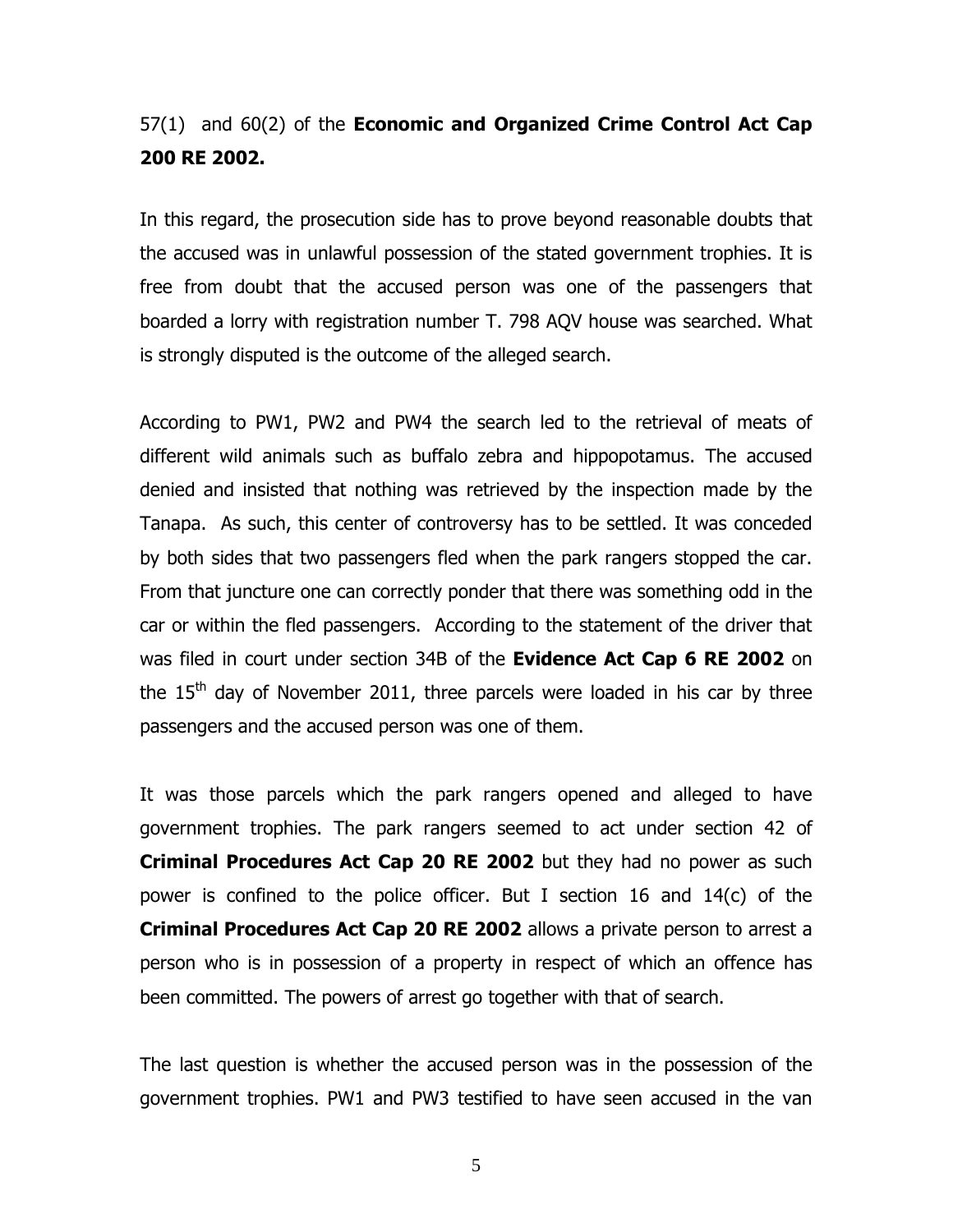the fact that was admitted by the accused. The driver whose statement was filed in this court admitted to have carried the accused and his three fellows with three parcels which later on were discovered to have government trophies. The driver stated that the accused participated in the loading of the three luggages. The act of the accused person to stop the car and load the luggages and pay the money with the culprits draws an inference that the three had a common venture and the possession of one is the possession of the rest. This court therefore finds allegations being proven beyond reasonable doubts. It finds him guilty and convicts him as charged per section 235 of the Criminal Procedures Act Cap 20 RE

## **Sgd. And the state of the Sgd. C.M. Tengwa DRMi/c 06/06/2013**

### **Public Prosecutor**

Records of previous convictions:

There is no record of previous conviction. However, I prayer for a stiff and a deterring penalty as poaching activities are rampant in the Katavi National Park. Animals are being killed and some species are in danger of perishing. For the sake of the coming generation I pray the court to sentence the accused severely.

### **Mitigation**

" I pray for a lenient sentence as I have a family that depends on me"

#### **Sentencing**

There is no doubt that the accused is a first offender. He has prayed for forgiveness. The prosecutor on the other hand has prayed the court to inflict a sentence that will send a lesson to other persons. The interests of the two can be given due regarding if one balances them. The purpose of punishment has always been to rehabilitate the offenders not to torture them.